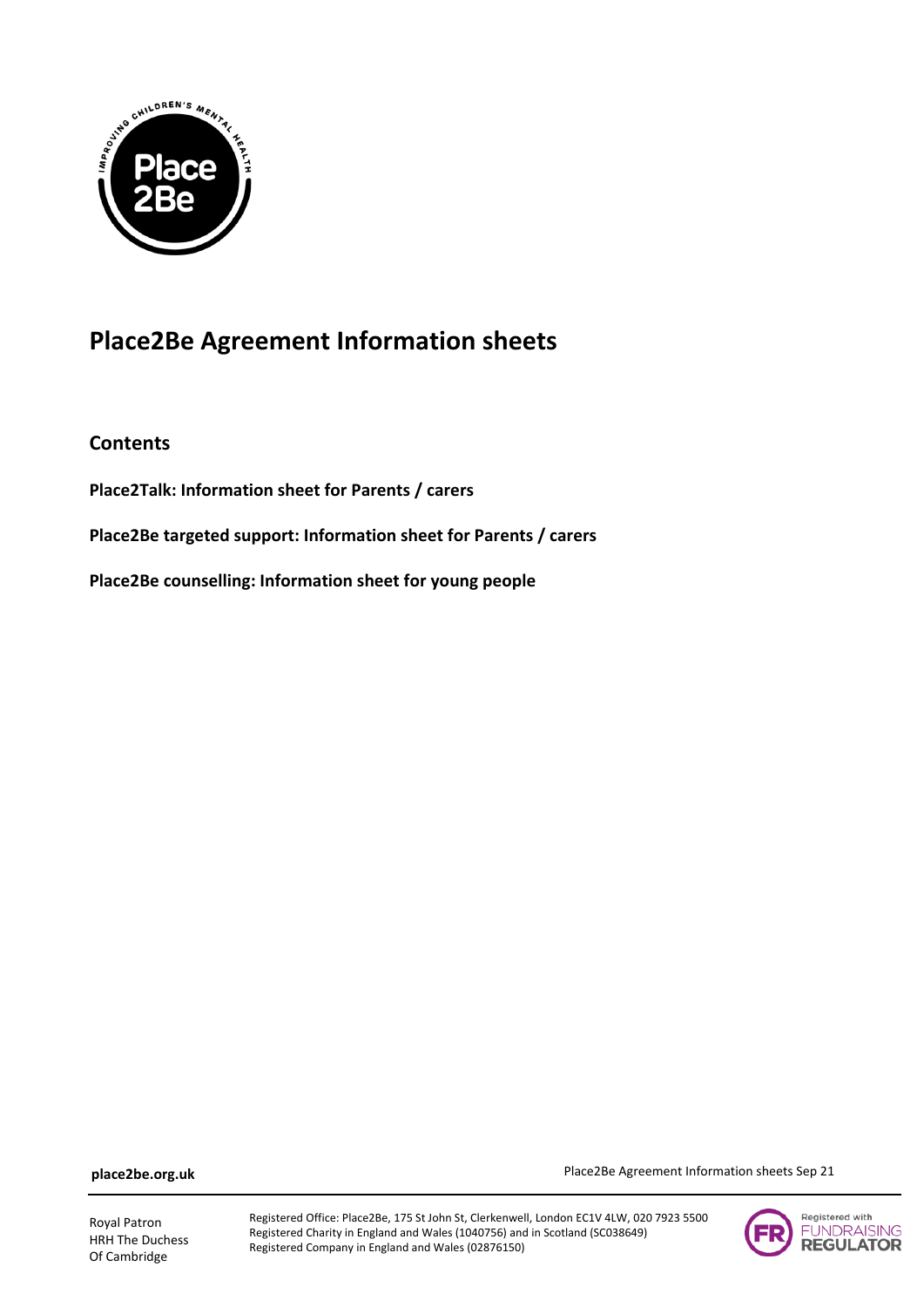

# **Information sheet for parents and carers**

## **Place2Talk**

## *Frequently asked questions by parents and carers*

## *1. What is Place2Talk?*

One of the most popular aspects of Place2Be's support is called 'Place2Talk'. It's open to all pupils, and they can make an appointment to spend 15 minutes with a trained counsellor, either by themselves or with a friend. On average, about a third of pupils who access the service in schools take advantage of this service every year. Pupils often talk about friendships or any worries they may have.

## *2. Who conducts the Place2Talk sessions?*

*Place2Be School Project Managers (SPM) and Place2Be Counsellors[1](#page-1-0) .*

Place2Be is an organisational member of the British Association of Counselling and Psychotherapy. This means our SPMs and Place2Be Counsellors are committed to the highest standards of personal and professional practice and work in line with its Ethical Framework and Ethical Guidelines.

## *3. Who will your child's counsellor talk to about the Place2Talk sessions?*

Place2Be has a responsibility to keep children safe and follow safeguarding procedures as and when required, but otherwise we will never disclose your child's data to third parties.

## *4. What is Place2Be's evaluation and why is it important?*

Place2Be's evaluation provides an *overall* picture of children we support – your child cannot be identified in any report.

#### **place2be.org.uk**

 Place2Talk info sheet August 21 Approved by Risk Committee July 21 □ Page 1 of 4



<span id="page-1-0"></span> $1$  These may be an Assistant School Project Manager, a Mental Health Practitioner, or School-based Counsellor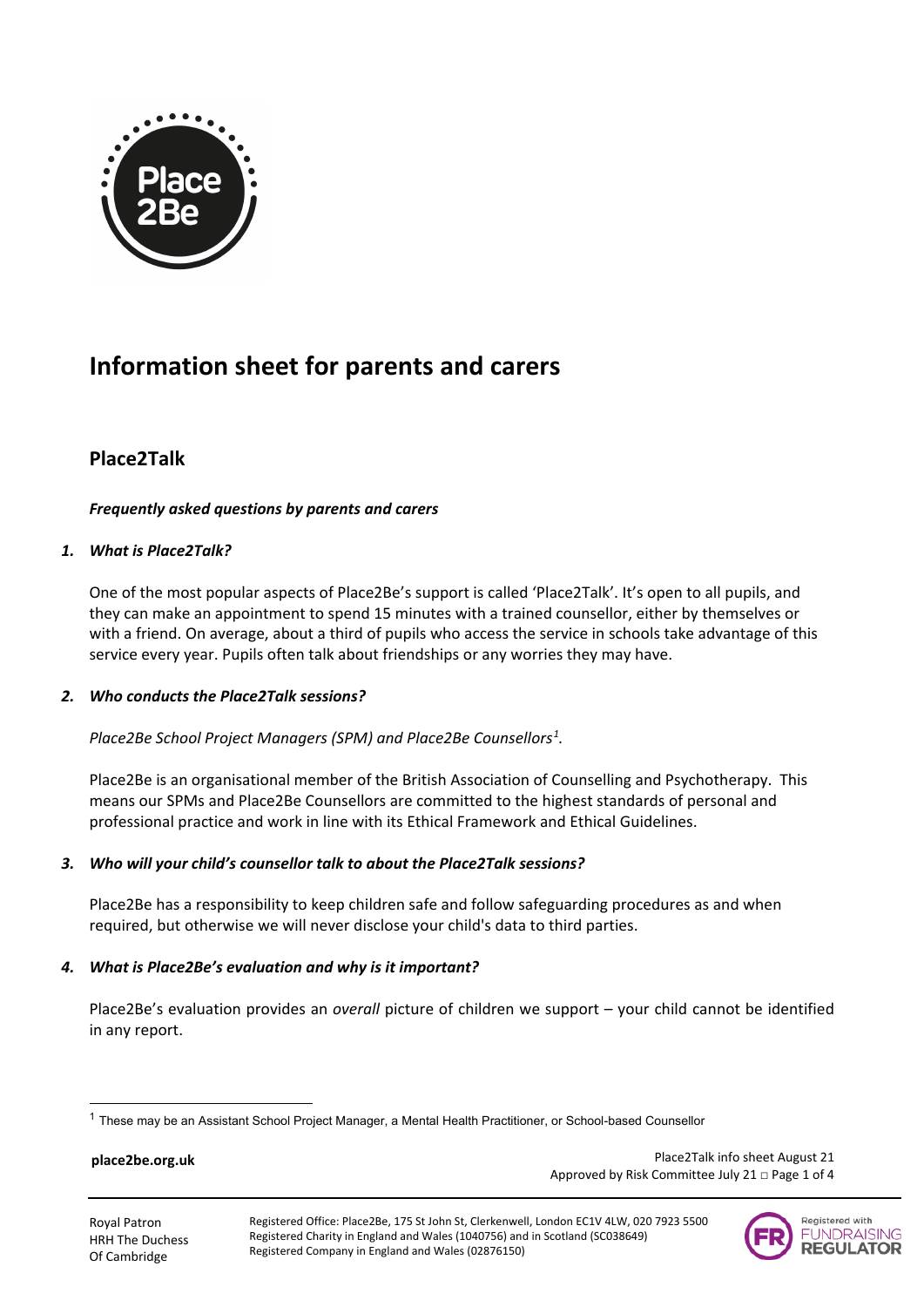Place2Be collects information to evaluate our effectiveness and learn about how to give the best possible service to children and families. For Place2Be to work well, we need to find out how the support we provide helps children's emotional wellbeing and their learning and academic progress and so we can learn and develop our service.

Every year Place2Be reports on the numbers of children supported through its services, the needs of the children who come to Place2Be and the impact the service has made on children's wellbeing and learning. These reports are published on our website: <http://www.place2be.org.uk/impact-evidence/our-impact/>

## *5. What information about your child is included in Place2Be's evaluation?*

Place2Be collects the following information from the school/location: child's name, date of birth, year group, gender and ethnicity. We then record brief details of children's appointments and the matters discussed, as well as any action recommended as a result of the session.

If your child is referred to a Place2Be targeted service additional information will be collected as part of the referral. You can see full details of the sort of information we collect on our website https://www.place2be.org.uk/impact-evidence/how-we-measure-impact.aspx.

We keep the information for 6 years and it is then destroyed.

#### *6. Is your child's information confidential?*

Yes. Your child's name will *not* be in our research data. Your child's information will be stored securely.

#### *7. What is the Data Protection Act 2018 (DPA) and the General Data Protection Regulation (GDPR)?*

The UK General Data Protection Regulation and the Data Protection Act 2018 (DPA) give people control over their personal information (data) and requires organisations who have people's personal information to act in a lawful and transparent way. Place2Be works within the GDPR and DPA 2018 to ensure that personal data, for example, name or date of birth, are lawfully collected, kept securely and not passed to other people or agencies without permission.

#### **8. How do we safeguard your child's information?**

We care about protecting your child's information. Our policies and systems make sure that the information cannot be accessed by anyone who should not see it. They also protect against loss or misuse of the information.

We are committed to taking all appropriate steps to protect the personal information that we hold. We do this by having in place a range of measures, including the information being held in a secure, password protected database that can only be accessed by those who need to see the information to deliver the service for your child.

#### **9. Why haven't we asked for consent to collect information about your child?**

We aim to have a service that any child in the school/ location can access when they wish. Place2Talk is a valuable self-referral support service that reduces stigma by being accessible. Any child whose parent/carer has agreed that their child can use Place2Talk can attend. In those circumstances, parental consent is not required to record or store or assess a child's information, because other legal safeguards kick in to ensure

#### **place2be.org.uk**

Place2Talk info sheet August 21 □ Page 2 of 4



Royal Patron HRH The Duchess Of Cambridge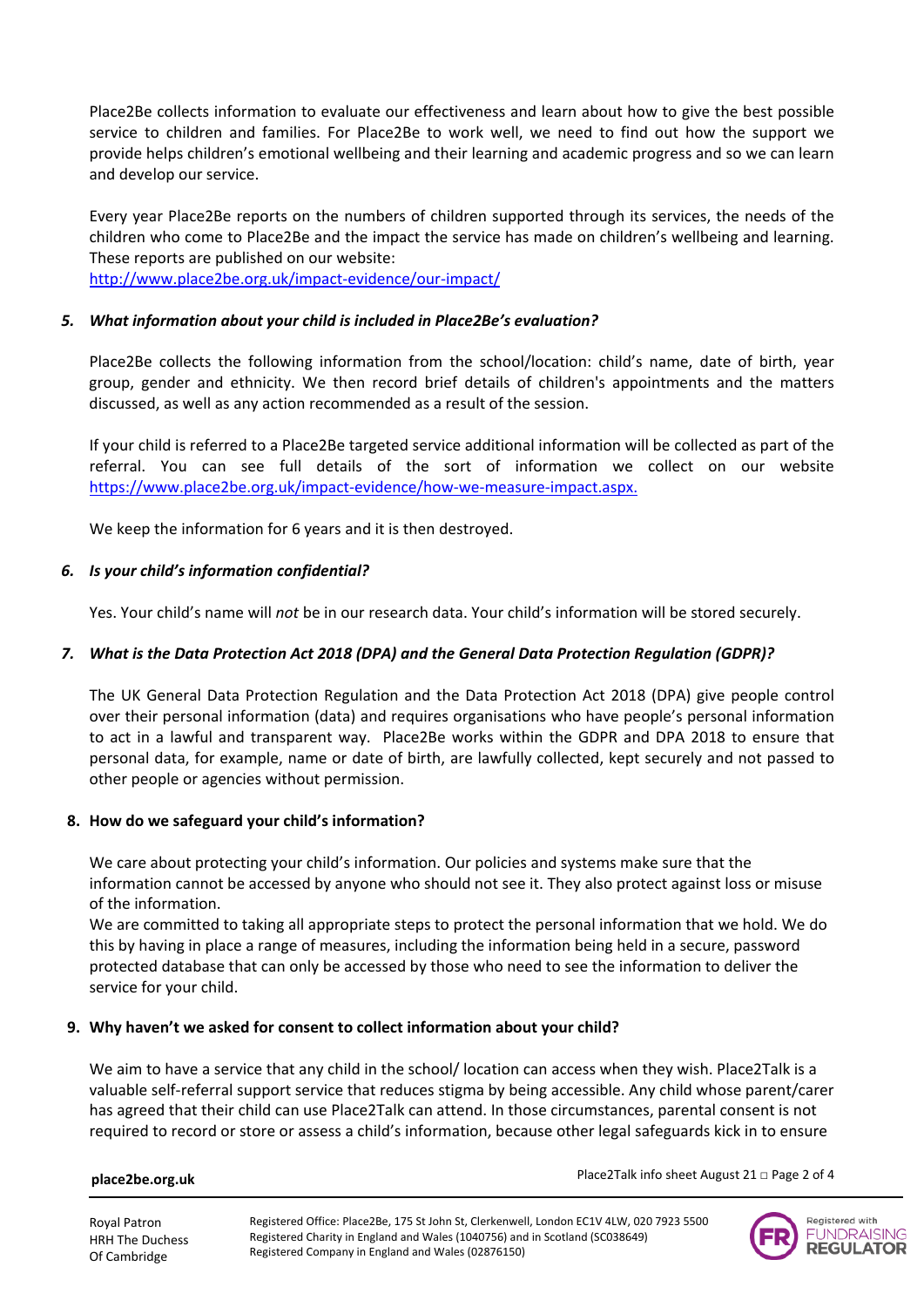the minimal information is collected and used in a way that respects and protects the children who use the service.

### *10. What is our legal basis for collecting information about your child?*

Under the GDPR we are required to identify 1 of 6 legal bases for processing personal data. We have identified our legal basis as "Legitimate Interest" as explained below, accordingly we do not need to rely on consent (or parental consent) to process your child's information, especially because we are offering counselling services direct to a child. This is in line with guidance from the Information Commissioner's Office (ICO) who enforce the data protection legislation in the UK. It is also in line with guidance from the British Association of Counselling and Psychotherapy (BACP).

We record, store and assess information about your child if they come to counselling sessions for two reasons:

- we are protecting the interests of your child in accessing counselling support and only necessary information is collected (this is called the "**Legitimate Interests**" legal basis for processing personal information); and
- recording the information means your child can access a service for their **Health and Social Care** (this is a further lawful basis for any sensitive or "special category" personal information).

Place2Be is an organisational member of the BACP. This means our staff work in line with its Ethical Framework and Ethical Guidelines, so they will make sure your child's information is confidential. In addition, we are also able to use some of your child's information for research and statistical purposes, as we use pseudonymised (i.e. coded) information and remove your child's name. We also use some of the information for equality of opportunity and monitoring their counselling.

#### **11. Can you request that your child does not attend Place2Talk?**

Yes. You can ask us not to see your child by completing and returning the slip that accompanies this information to the Place2Be School Project Manager or Place2Be Counsellor. If a child is aged 12+ and wishes to attend Place2Talk, we will consider that request in line with their Gillick competence to ascertain whether they are able to request this and discuss with the school/location.

You can withdraw your agreement at any time by speaking to the Place2Be School Project Manager or Place2Be Counsellor, or by sending an email to [privacy@place2be.org.uk.](mailto:privacy@place2be.org.uk)

Once we receive your email, we will cease to carry out Place2Talk support.

## **12. Can you request for the information held about your child?**

You may ask us to confirm what information we hold about your child at any time, and request us to modify, update or delete such information. This is known as a Subject Access Request and we will ensure all request are handled in line with the UK GDPR and DPA 2018. It is important to note that even if a child is too young to understand the implications of subject access rights, data about them is still their personal data and does not belong to anyone else, such as a parent or guardian. In the case of young children these rights are likely to be exercised by those with parental responsibility for them. If you request your child's data, proof of parental responsibility will be required.

We will consider whether the child is mature enough to understand their rights. If they are considered to be competent we will respond to or consult the child or seek the child's consent for disclosure to you (with parental responsibility).

**place2be.org.uk**

Place2Talk info sheet August 21 □ Page 3 of 4

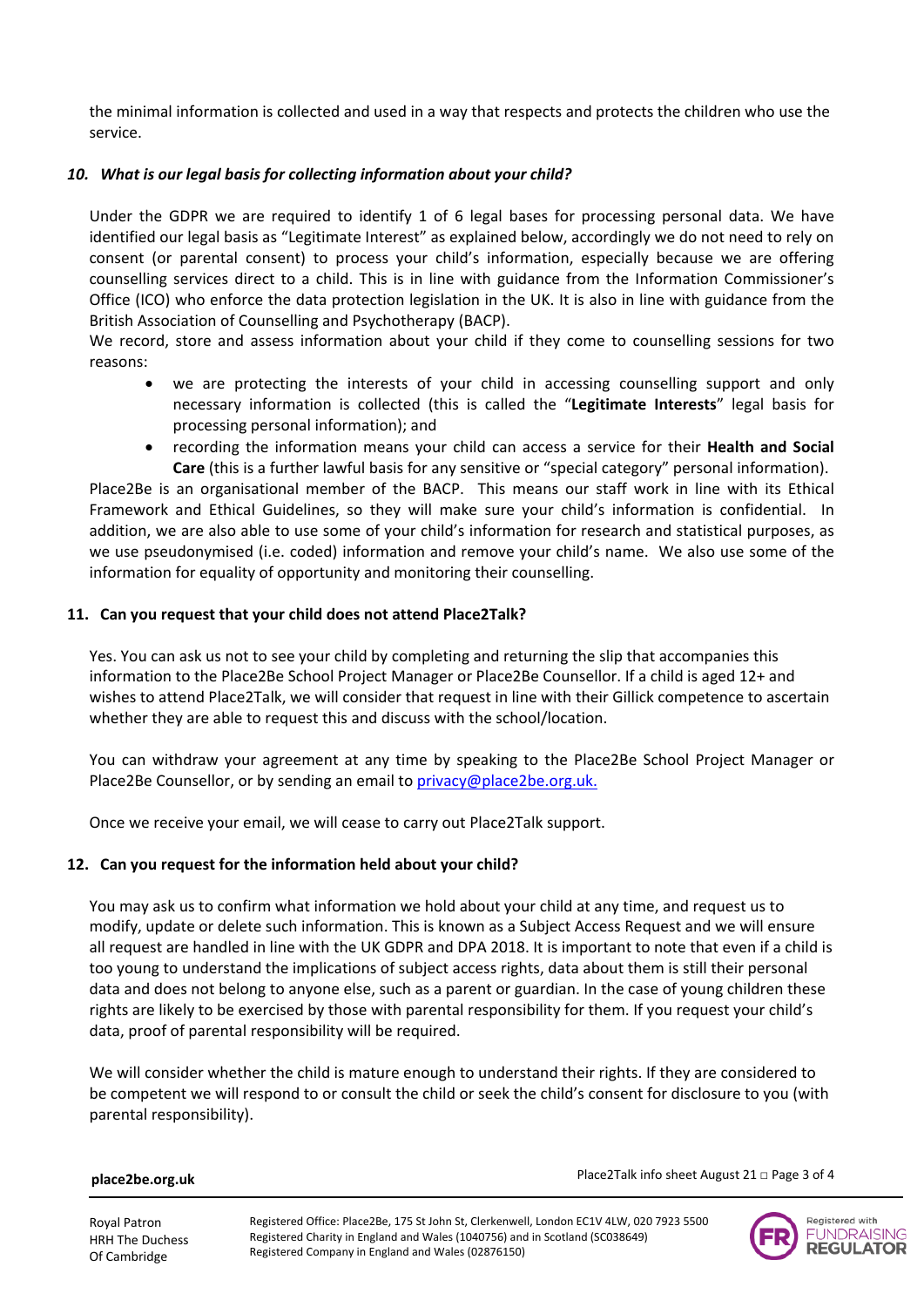You can make a Subject Access Request by speaking with the Place2Be School Project Manager or Place2Be Counsellor who will ask you to complete a form or by sending an email to [Privacy@place2be.org.uk.](mailto:Privacy@place2be.org.uk)

#### **13. How long will we store your child's information for?**

We store your child's information securely for 6 years, and then it is destroyed.

#### **14. What can you do if you are unhappy with our service?**

If you are unhappy with any aspect of our service, you can make a complaint in writing to the Chief Financial Officer at [Enquiries@Place2be.org.uk.](mailto:Enquiries@Place2be.org.uk)

If you are unhappy with how your child's data is handled, you may complain to the Data Protection Officer in the first instance by sending an email to [privacy@place2be.org.uk.](mailto:privacy@place2be.org.uk)

If you remain unhappy, you can complain to the Information Commissioner at: The Information Commissioner's Office (ICO), Wycliffe House, Water Lane, Wilmslow, Cheshire, SK9 5AF (telephone: 0303 123 1113; website [www.ico.org.uk\)](http://www.ico.org.uk/).

We assume that parents/carers will discuss this letter with their children, so that they also understand how and why their information is being collected. Copies of this sheet will also be available to children at Place2Talk sessions.

**place2be.org.uk**



Place2Talk info sheet August 21 □ Page 4 of 4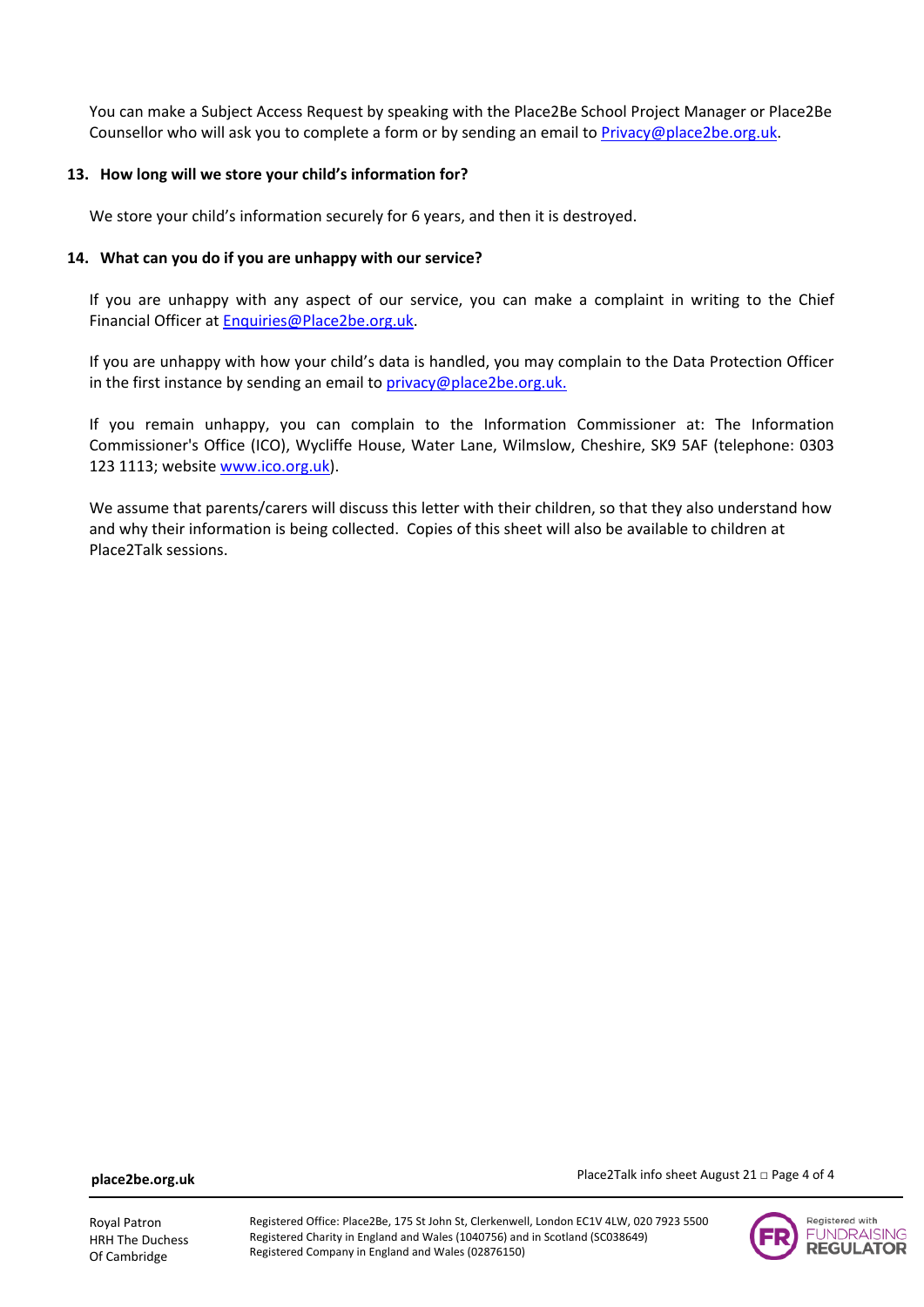

# **Information sheet for parents and carers**

## **Place2Be targeted support**

## *Frequently asked questions by parents and carers*

## *1. Why do we ask for parent/carer agreement to offer our counselling service?*

We believe it is important to work in partnership with parents and carers to achieve the best outcomes for children and their families. We also have an ethical responsibility to ask for agreement to provide counselling support for children.

## *2. Why do we ask for information about your child and family?*

Information from parents, carers and teachers is essential in helping us to find out about and understand your child and family circumstances better. It enables us to gain a good picture of your child's needs and help us consider what support may be required for you and your child.

## *3. What is Place2Be support?*

We will use the information from parents, carers and teachers, and meet with you and your child, to make an assessment of their needs. After these meetings, we will decide what support we can offer to you and / or your child, or we will contact you to discuss other options. This support could include any of the following, where available. Please note: not all services are available in all locations and the Place2Be Lead in your school / location will inform parents/carers which services are available.

## *Support for children and young people*

## *One-to-one counselling*

These sessions are offered once a week for about 50 minutes and will be on the same day and at the same time in school/location every week. These sessions give your child the opportunity to express their feelings using play and art. One-to-one sessions usually continue for up to 10 weeks, but very occasionally longer, depending on each child's needs.

**place2be.org.uk**

 Information for parent/carers Aug 2021 Approved by Risk Committee July 21  $\Box$  Page 1 of 6

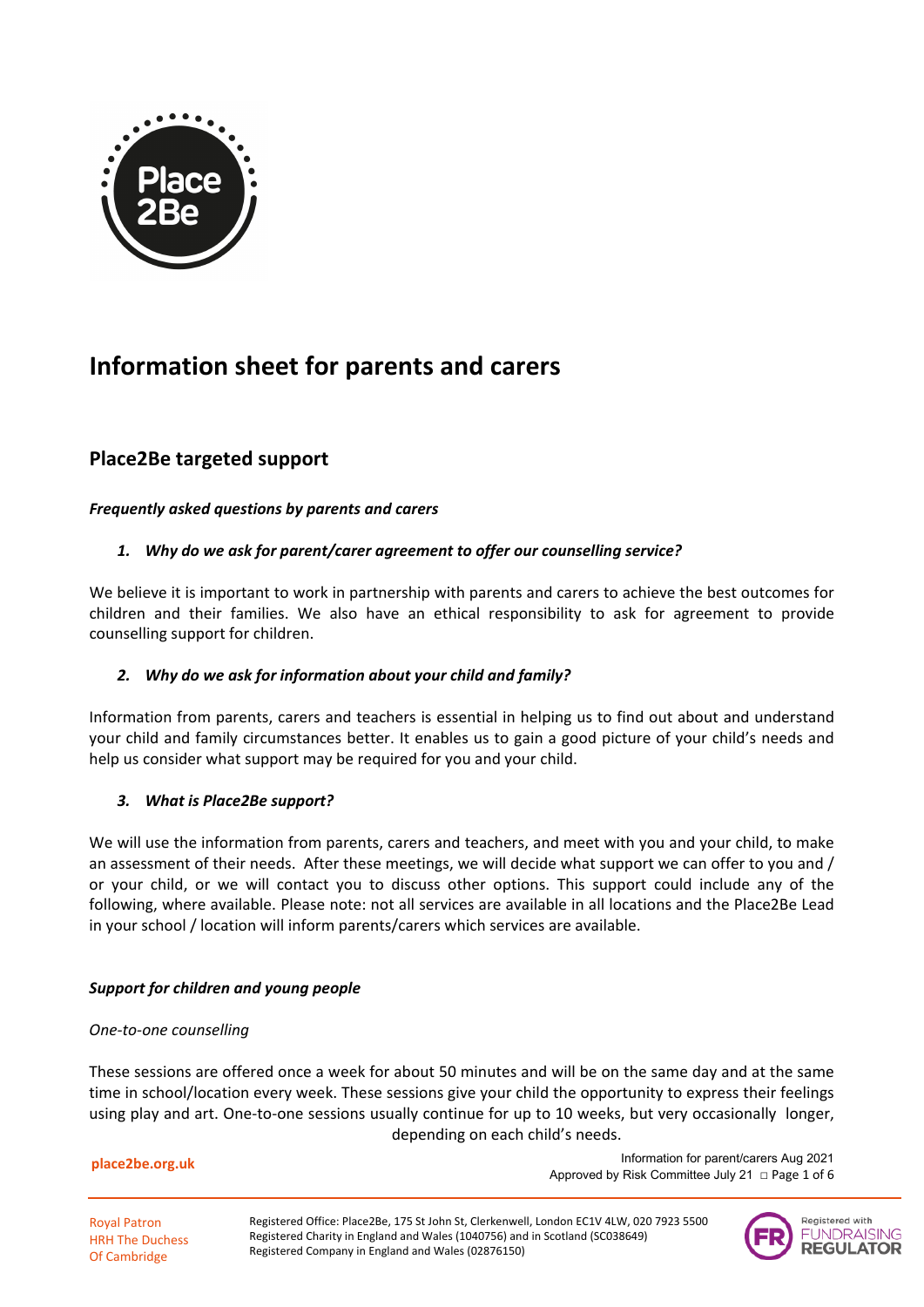## *Brief counselling/Psycho-educational interventions (secondary schools only)*

Young people are offered 6 sessions, 1 session per week for about 50 minutes, to explore the issues that are concerning them and we aim to support your child in coping with these issues.

## *Journey of Hope*

Journey of Hope is a structured group therapy programme to help children and young people learn positive coping mechanisms to challenging life circumstances and develop confidence and resilience.

Group sessions run from six to eight weeks and consists optimally of six to eight children. Each session lasts for 45-60 minutes. In the case of groups run with young children in reception classes, group size and length of sessions may be less than for older children.

## *Support for parents and carers*

#### *Parent Partnership*

The Place2Be Parent Partnership service is a listening, consultation and guidance service offered to parents and carers in Place2Be schools.

We will meet with parents and carers in Parent Partnership meetings before during and after their child's Place2Be intervention to review their child's progress. We are also available to all parents who wish to discuss a particular issue or concern about their child, even if they are not receiving targeted support from Place2Be.

## *Personalised Individual Parenting Training (PIPT)*

Parenting training works by directly coaching parents/carers in how to interact differently with their children in order to increase their child's friendly and cooperative behaviours and reduce undesirable behaviours. Parents/carers are offered between 6-10 sessions and their child will join them for some of each session.

## *4. Who conducts the Place2Be sessions?*

School Project Managers and Place2Be Counsellors<sup>[1](#page-6-0)</sup> are qualified therapists, employed by Place2Be to manage / deliver Place2Be projects in schools/locations.

Brief counselling and Group sessions are conducted by the Place2Be School Project Manager or Place2Be Counsellor, together with an assistant facilitator for groups.

One-to-one counselling sessions are conducted by Place2Be Counsellors or, in schools/locations that have a School Project Manager, one-to-one counselling sessions are conducted by a Counsellor on Placement.

**place2be.org.uk**

Information for parent/carers Aug 2021 □ Page 2 of 6



<span id="page-6-0"></span> $1$  These may be an Assistant School Project Manager, a School-based Counsellor, or a Mental Health Practitioner.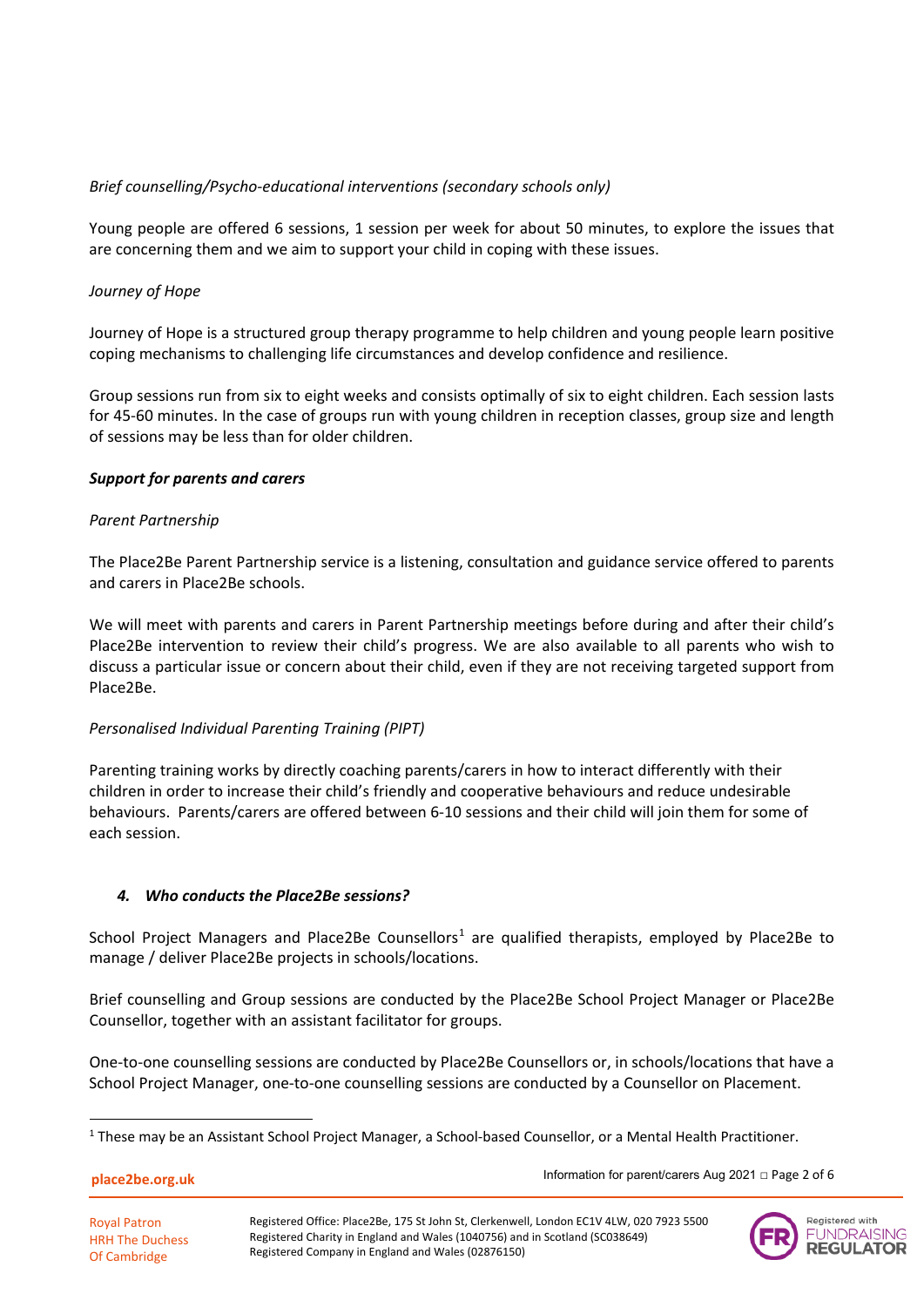Counsellors on Placement are managed and supervised by School Project Managers. Some have already completed their qualification as adult or child counsellors and some are at a stage of their training where they need to have a work placement.

Family Practitioners are qualified therapists employed by Place2Be to deliver specialist, targeted support for parenting issues.

All of our Counsellors are committed to the highest standards of personal, professional and ethical practice. This means they have to keep their skills up to date. All of our Counsellors are offered a thorough programme of Continuous Professional Development training and support through Place2Be as part of their employment / placement.

## *5. Who will the School Project Manager or Place2Be Counsellor talk to about the sessions?*

Parents and carers will have the opportunity to meet with the School Project Manager or Place2Be Counsellor before, during and after counselling. The child's Counsellor on Placement will share information with the School Project Manager. The School Project Manager or Place2Be Counsellor will give parents, carers and teachers some feedback on how their child/pupil is using the sessions and any general themes arising from them. Place2Be has a responsibility to keep children safe and to follow safeguarding procedures and information sharing as and when required. This may mean sharing any relevant record of the work with designated safeguarding staff as appropriate. The School Project Manager or Place2Be Counsellor may share information and consult with their line manager.

## *6. Are the sessions recorded?*

Some clinicians are required to present an account of the work undertaken as part of their training and/or professional development.

This written, audio **or** video taped account will remain confidential to the Place2Be supervisor and Learning Provider. This account is used only for learning and development purposes, except as necessary for any safeguarding disclosures. In the case that sessions will be recorded, you will be provided with an additional information sheet and permission slip to sign.

## **Place2Be's evaluation**

## *7. What is Place2Be's evaluation and why is it important?*

Place2Be's evaluation provides an *overall* picture of children we support – you and your child cannot be identified in any report.

Place2Be collects information to evaluate our effectiveness and learn about how to give the best possible service to children and families. For Place2Be to work well, we need to find out how the support we provide helps children's emotional wellbeing and their learning and academic progress and so we can learn and develop our service.

Every year Place2Be reports on the numbers of children supported through its services, the needs of the

#### **place2be.org.uk**

Royal Patron HRH The Duchess Of Cambridge

Information for parent/carers Aug 2021 □ Page 3 of 6

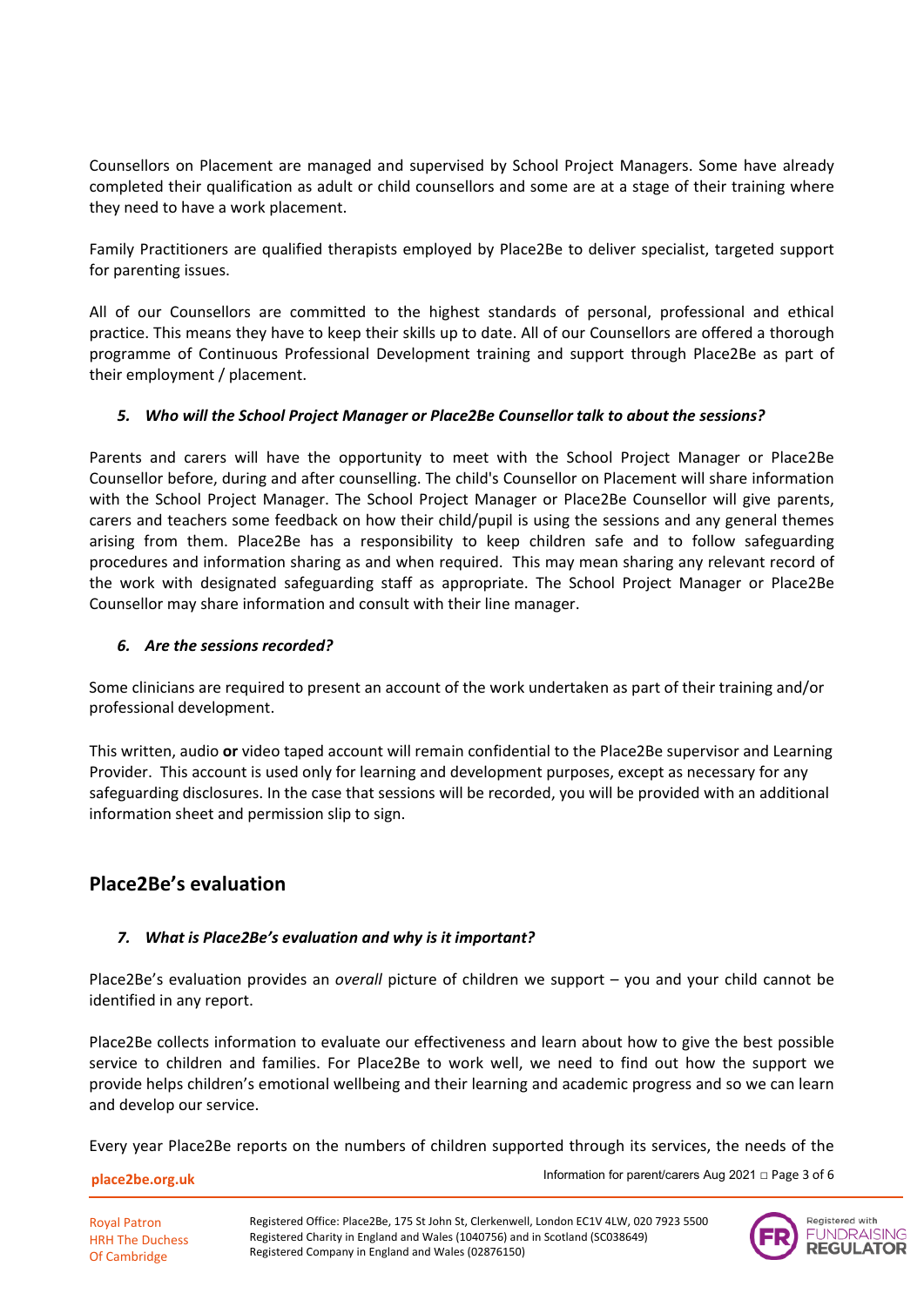children who come to Place2Be and the impact the service has made on children's wellbeing and learning. These reports are published on our website: <http://www.place2be.org.uk/impact-evidence/our-impact/>

## *8. What information about you and your child is included in Place2Be's evaluation?*

Place2Be collects information about your child from the school/location including their name, date of birth, year group, gender and ethnicity. We also collect information about your child's wellbeing and learning and attendance at school. From this, we provide a summary of parents/carers', children's and teachers' views about how children feel and behave in different situations, how they feel about learning and their attendance at school.

Place2Be will record your child's Unique Pupil Number/Scottish Candidate Number (see 10). This helps us look in the National Pupil Database to evaluate children's progress over time to see how Place2Be helps over the longer term.

In order to contact you about the support we are providing for your child, we will collect your name and contact details.

If parenting support is being considered, Place2Be will collect information about you including your name, date of birth, gender and ethnicity in order to refer you to one of our parenting services (see point 3 above). You can see full details of the sort of information we collect on our website [https://www.place2be.org.uk/impact-evidence/how-we-measure-impact.aspx.](https://www.place2be.org.uk/impact-evidence/how-we-measure-impact.aspx)

We keep the information for 6 years and it is then anonymised (which means that any personal data is stripped so that the relevant individual can no longer be identified) or destroyed. Please note that this rule does not apply in respect of any safeguarding data.

## *9. Will the information Place2Be collects be shared with anyone?*

To understand how Place2Be compares to other services and to learn how we can improve, Place2Be sometimes shares data with research partners, including universities and their students. It will never be possible to identify you or your child in the data we share or in any reports that are written.

## *10. What is the Unique Pupil Number (UPN)/Scottish Candidate Number (SCN)?*

The UPN/SCN is a number allocated by the education authorities that identifies each pupil in school. This number remains with the child throughout their school career, even if they change school. UPN/SCNs are designed to track pupil progress and are part of the procedures used for target setting and monitoring in each school.

## *11. How does Place2Be protect and safeguard children and parents' information?*

We care about protecting your child's information. Our policies and systems make sure that the information cannot be accessed by anyone who should not see it. They also protect against loss or misuse of the information. Yours and your child's name will *not* be in our research data and all personal information will be stored securely.

We are committed to taking all appropriate steps to protect the personal information that we hold. We do this by having in place a range of measures, including the information being held in a secure, password

**place2be.org.uk**

Royal Patron HRH The Duchess Of Cambridge

Information for parent/carers Aug 2021 □ Page 4 of 6

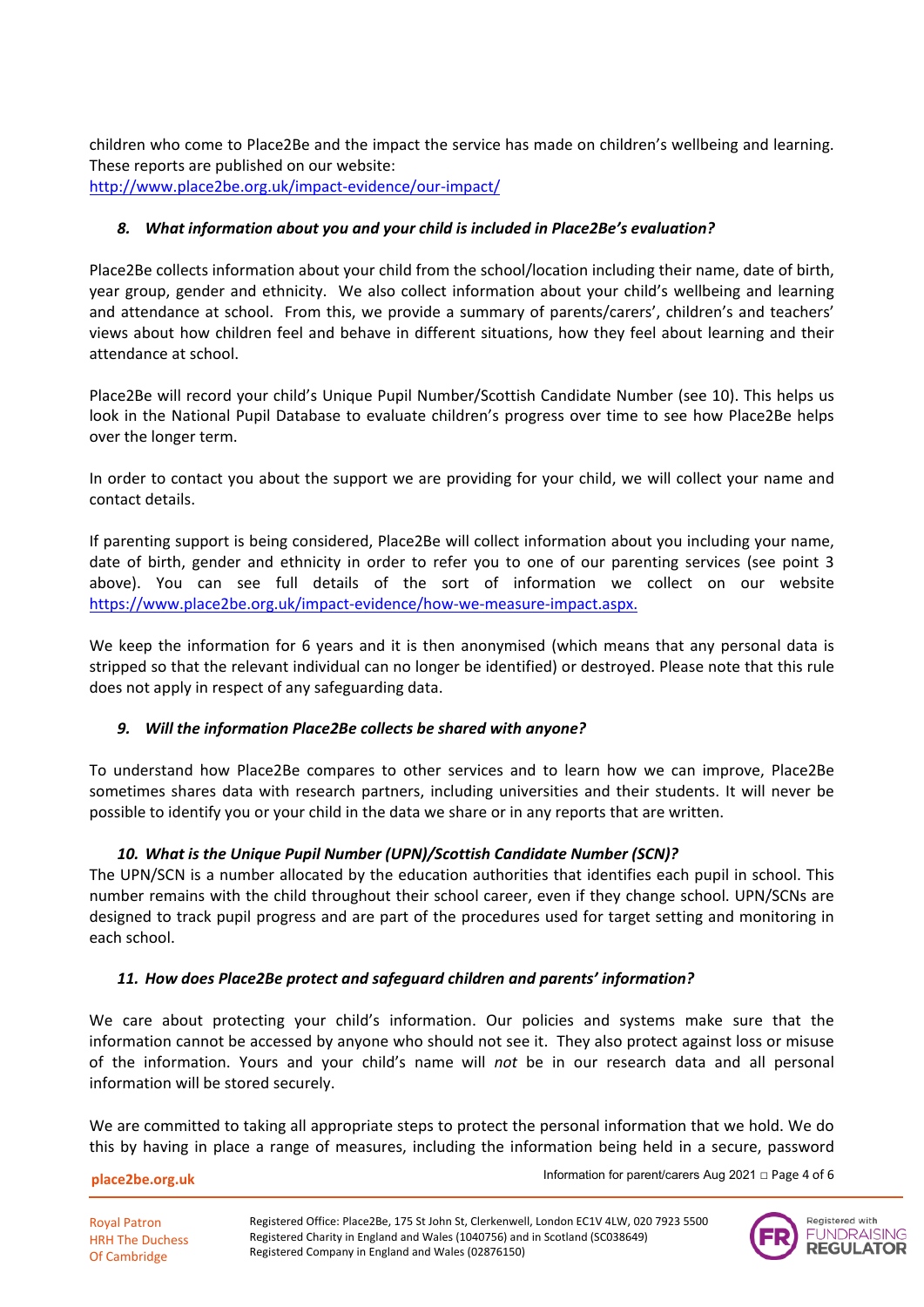protected database that can only be accessed by those who need to see the information to deliver the service for you and your child.

## *12. What is the Data Protection Act 2018 (DPA) and the General Data Protection Regulation (GDPR)?*

The UK General Data Protection Regulation and the Data Protection Act 2018 (DPA) give people control over their personal information (data) and require organisations who have people's personal information to act in a lawful and transparent way. Place2Be works within the GDPR and DPA 2018 to ensure that personal data, for example, name or date of birth, are lawfully collected, kept securely and not passed to other people or agencies without permission.

## *13. What is our legal basis for collecting information about you and your child?*

We aim to have a service that any child in the school/location can access when they are referred. Any child whose parent/carer has agreed that their child can come to a Place2Be service can attend. In those circumstances, parental consent is not required to record or store or assess a child's information, because other legal safeguards kick in to ensure the minimal information is collected and used in a way that respects and protects the children who use the service.

Under the GDPR we are required to identify 1 of 6 legal bases for processing personal data. We have identified our legal basis as "Legitimate Interest" as explained below, accordingly we do not need to rely on consent (or parental consent) to process yours or your child's information, especially because we are offering direct counselling services. This is in line with guidance from the Information Commissioner's Office (ICO) who enforce the data protection legislation in the UK. It is also in line with guidance from the British Association of Counselling and Psychotherapy (BACP).

We record, store and assess information about you and your child if they come to counselling sessions for two reasons:

- we are protecting the interests of you and your child in accessing counselling support and only necessary information is collected (this is called the "**Legitimate Interests**" legal basis for processing personal information); and
- recording the information means you and your child can access a service for their **Health and Social Care** (this is a further lawful basis for any sensitive or "special category" personal information).

Place2Be is an organisational member of the BACP. This means our staff work in line with its Ethical Framework and Ethical Guidelines, so they will make sure your child's information is confidential. In addition, we are also able to use some of your child's information for research and statistical purposes, as we use pseudonymised (i.e. coded) information and remove your child's name. We also use some of the information for equality of opportunity and monitoring their counselling.

## *14. How can you withdraw your agreement for you or your child to attend Place2Be sessions?*

You can withdraw your agreement at any time by speaking to the Place2Be School Project Manager or Place2Be Counsellor at your school/location, or by sending an email to [privacy@place2be.org.uk](mailto:privacy@place2be.org.uk)

Once we receive your email, we will cease to carry out counselling support.

**place2be.org.uk**

Royal Patron HRH The Duchess Of Cambridge

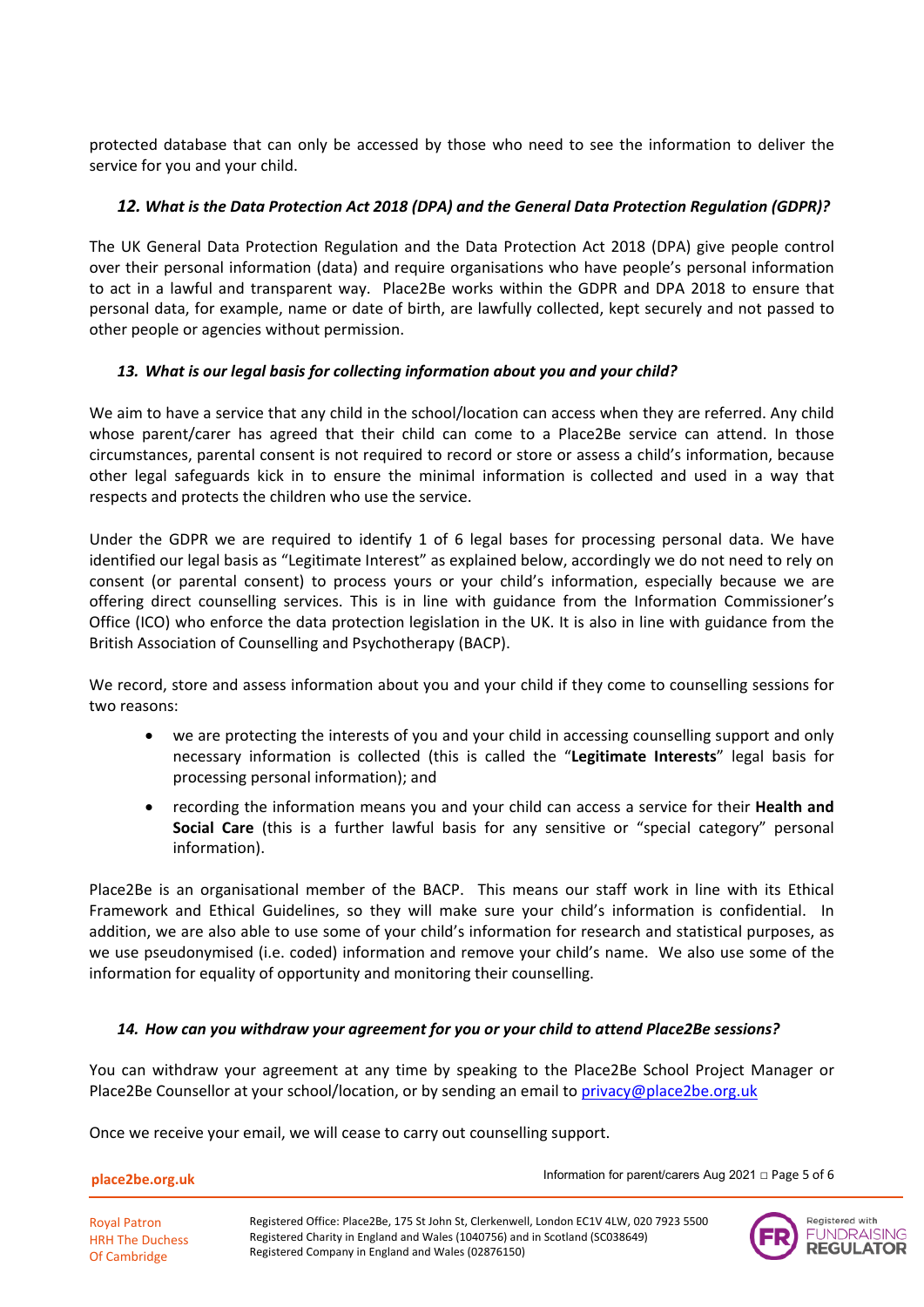### *15. Can you request to see the information held about you and your child?*

You may ask us to confirm what information we hold about your child at any time, and request us to modify, update or delete such information. This is known as a Subject Access Request and we will ensure all request are handled in line with the UK GDPR and DPA 2018.

It is important to note that even if a child is too young to understand the implications of their subject access rights, data about them is still their personal data and does not belong to anyone else, such as a parent or guardian. In the case of young children these rights are likely to be exercised by those with parental responsibility for them. If you request your child's data, proof of parental responsibility will be required.

We will consider whether the child is mature enough to understand their rights. If they are considered to be competent we will respond to or consult the child or seek the child's consent for disclosure to you (with parental responsibility).

You can make a Subject Access Request by speaking with the Place2Be School Project Manager or Place2Be Counsellor who will ask you to complete a form or by sending an email to [Privacy@place2be.org.uk](mailto:Privacy@place2be.org.uk)

#### *16. What can you do if you are unhappy with our service?*

If you are unhappy with any aspect of our service, you can make a complaint in writing to the Chief Financial Officer at [Enquiries@Place2be.org.uk.](mailto:Enquiries@Place2be.org.uk)

If you are unhappy with how yours or your child's data is handled, you may complain to the Data Protection Officer in the first instance by sending an email to [privacy@place2be.org.uk.](mailto:privacy@place2be.org.uk)

If you remain unhappy, you can complain to the Information Commissioner at: The Information Commissioner's Office (ICO), Wycliffe House, Water Lane, Wilmslow, Cheshire, SK9 5AF (telephone: 0303 123 1113; website [www.ico.org.uk\)](http://www.ico.org.uk/).

**place2be.org.uk**



Information for parent/carers Aug 2021 □ Page 6 of 6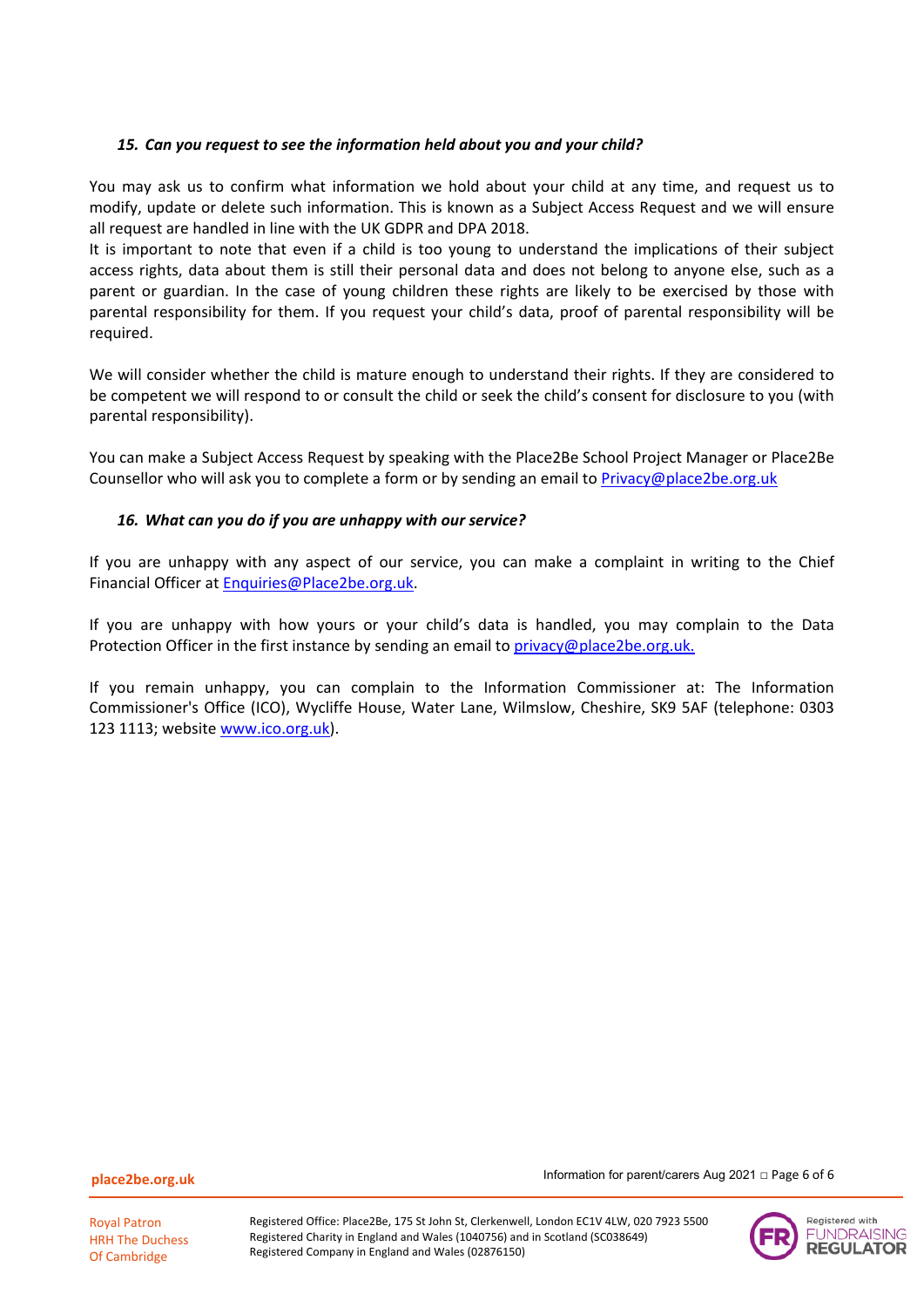

# **Information sheet for young people**

## **Place2Be counselling**

## *Frequently asked questions by young people*

## *1. Why do we ask for your agreement to offer our counselling service?*

We have an ethical and legal responsibility to ask for your agreement to provide counselling support.

## *2. What is Place2Be support?*

Place2Be uses information from teachers or other people we speak to and meet with you to make an assessment of your needs. After these meetings, we will decide what support we can offer to you or we will contact you to discuss other options. This support could include any of the following, where available. Please note: not all services are available in all locations and the Place2Be Lead in your school will inform parents/carers which services are available.

## *One-to-one counselling*

These sessions are offered once a week for about 50 minutes and will be on the same day and at the same time in the school/location every week. These sessions give you the opportunity to express your feelings. One-to-one sessions usually continue for up to 10 weeks, but very occasionally longer, depending on the individual's needs. Your School Project Manager / Place2Be Counsellor will talk to you about how many sessions you want to attend.

## *Brief counselling/Psycho-educational interventions (secondary schools only)*

You will be offered 6 sessions, 1 session per week for about 50 minutes, to explore the issues that are concerning you and we aim to support you in coping with these issues.

**place2be.org.uk**

 Student agreement information sheet August 2021 Approved by Risk Committee July 2021 . Page 1 of 5

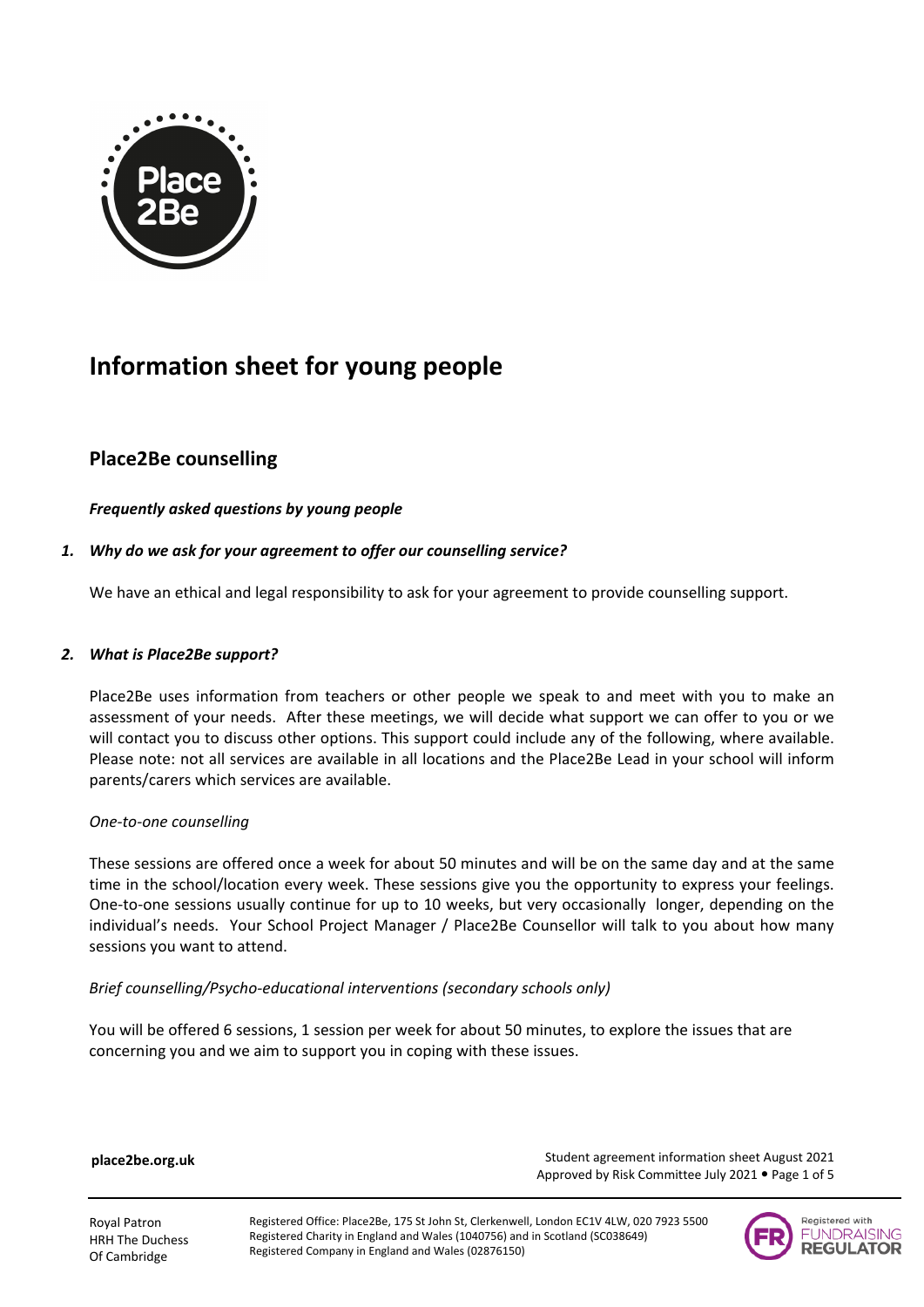### *3. Who conducts the Place2Be counselling sessions?*

School Project Managers and Place2Be Counsellors<sup>[1](#page-12-0)</sup> are qualified therapists, employed by Place2Be to manage / deliver Place2Be projects in schools/locations.

Brief counselling sessions are conducted by the Place2Be School Project Manager or Place2Be Counsellor.

One-to-one counselling sessions are conducted by Place2Be Counsellors or, in schools/locations that have a School Project Manager, one-to-one counselling sessions are conducted by a Counsellor on Placement.

Counsellors on Placement are managed and supervised by School Project Managers. Some have already completed their qualification as adult or child counsellors and some are at a stage of their training where they need to have a work placement.

All of our Counsellors are committed to the highest standards of personal, professional and ethical practice. This means they have to keep their skills up to date. All of our Counsellors are offered a thorough programme of Continuous Professional Development training and support through Place2Be as part of their employment / placement.

#### *4. Who else will we speak to?*

We may need to talk to teachers or other people about you so we can work out how best to support you. We will talk to you if we need to do this.

If you are working with a Counsellor on Placement, they may share information with the School Project Manager.

Place2Be has a responsibility to keep young people safe and follow safeguarding procedures as and when required and your School Project Manager / Place2Be Counsellor will talk to you about this.

The School Project Manager / Place2Be Counsellor may share information and consult with Educational psychologists at Place2Be to inform a personalised approach to your support.

## *5. Are the sessions recorded?*

Some clinicians are required to present an account of the work undertaken as part of their training and/or professional development.

This written, audio **or** video taped account will remain confidential to the Place2Be supervisor and Learning Provider. This account is used only for learning and development purposes, except as necessary for any safeguarding disclosures. In the case that sessions will be recorded, you will be provided with an additional information sheet and permission slip to sign.

## **Place2Be's evaluation**

## <span id="page-12-0"></span>*6. What is Place2Be's evaluation and why is it important?*

 $1$  These may be an Assistant School Project Manager, a School-based Counsellor, or a Mental Health Practitioner

## **place2be.org.uk**

Student agreement information sheet Aug 2021 . Page 2 of 5

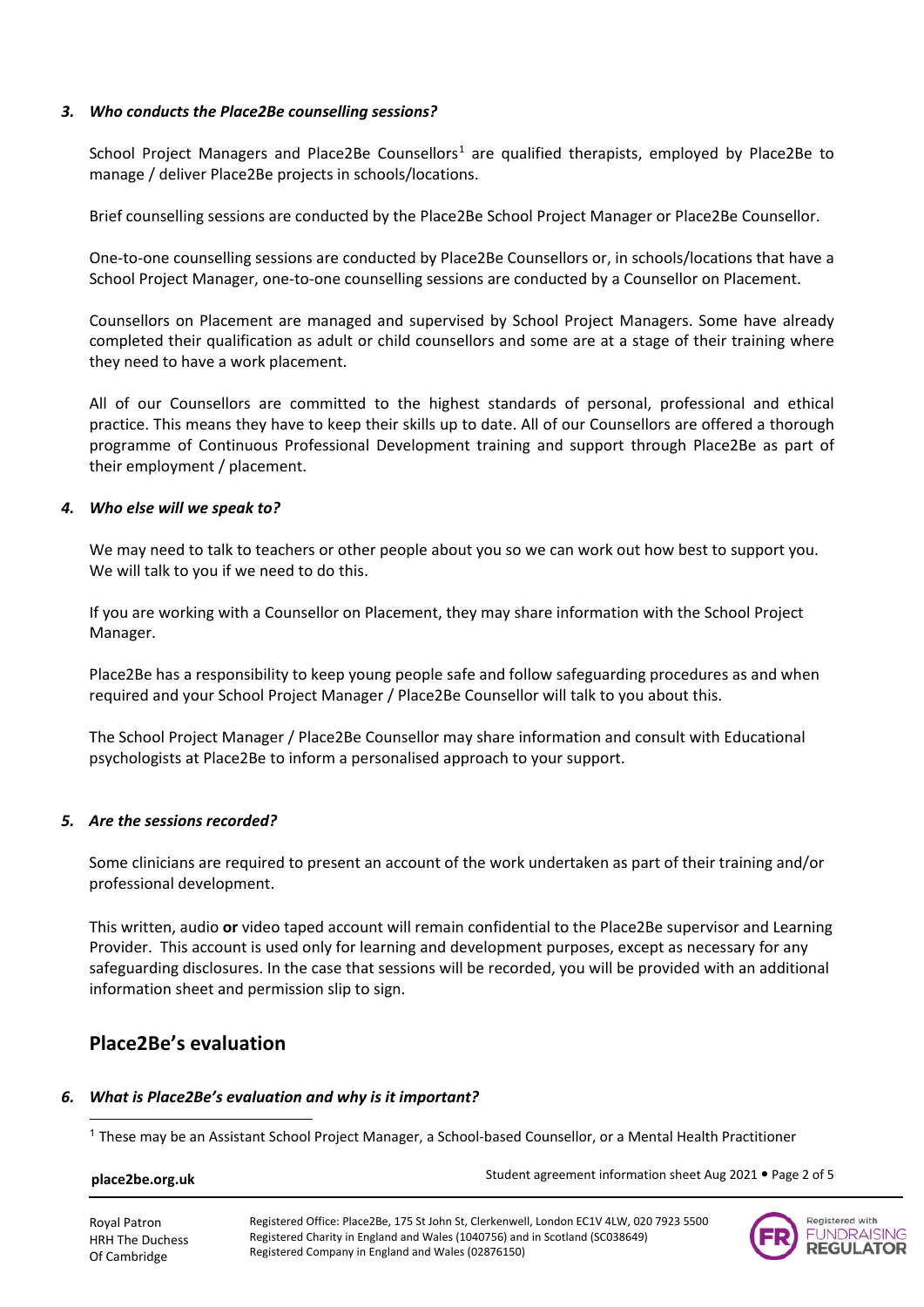Place2Be's evaluation provides an *overall* picture of young people we support – you cannot be identified in any report.

Place2Be collects information to evaluate our effectiveness and learn about how to give the best possible service to young people and families. For Place2Be to work well, we need to find out how the support we provide helps young people's emotional wellbeing and their learning and academic progress and so we can learn and develop our service.

Every year Place2Be reports on the numbers of children and young people supported through its services, the needs of those who come to Place2Be and the impact the service has made on their wellbeing and learning. These reports are published on our website: <http://www.place2be.org.uk/impact-evidence/our-impact/>

#### *7. What information about you is included in Place2Be's evaluation?*

Place2Be collects information about you from the school/location including your name, date of birth, year group, gender and ethnicity. We also collect information about your wellbeing and learning if you attend school. From this, we provide a summary of parents/carers' (if you have agreed), young people's and teachers' views about how young people feel and behave in different situations, and how they feel about learning and their attendance at school, if applicable. You can see full details of the sort of information we collect on our website https://www.place2be.org.uk/impact-evidence/how-we-measure-impact.aspx.

We keep the information for 6 years and it is then destroyed.

Place2Be will record your Unique Pupil Number/Scottish Candidate Number (see section 10). This helps us look in the National Pupil Database to evaluate children's / young people's progress over time to see how Place2Be helps over the longer term.

We are also able to use some of your information for research and statistical purposes, as we use coded information and remove your name and we use some of the information for equality of opportunity and monitoring your counselling.

We keep the information for 6 years and it is then anonymised (which means that any personal data is stripped so that the relevant individual can no longer be identified) or destroyed. Please note that this rule does not apply in respect of any safeguarding data.

## *8. Will your information be shared with anyone?*

To understand how Place2Be compares to other services and to learn how we can improve, Place2Be sometimes shares data with research partners, including universities and their students. It will never be possible to identify you in the data we share or in any reports that are written.

## *9. What is the Unique Pupil Number (UPN)/Scottish Candidate Number (SCN)?*

The UPN/SCN is a number allocated by the education authorities that identifies each pupil in school. This number remains with you throughout your school career, even if you change school. UPN/SCNs are designed to track student progress and are part of the procedures used for target setting and monitoring in each school.

#### **place2be.org.uk**

Royal Patron

Of Cambridge

Student agreement information sheet Aug 2021 . Page 3 of 5

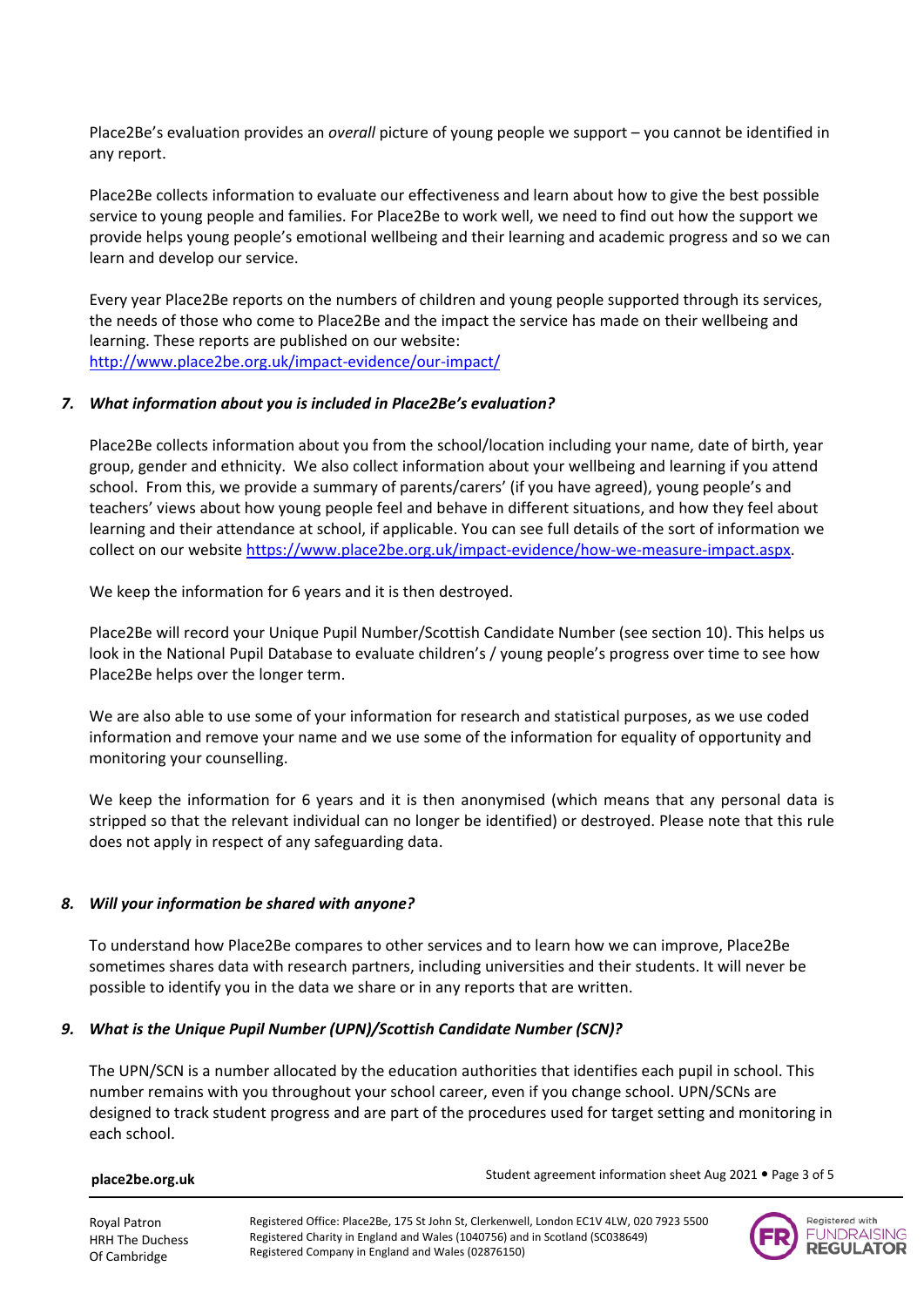### *10. How do we safeguard your information?*

We care about protecting your information. Our policies and systems make sure that the information cannot be accessed by anyone who should not see it. They also protect against loss or misuse of the information. Your name will *not* be in our research data and all personal information will be stored securely.

We are committed to taking all appropriate steps to protect the personal information that we hold. We do this by having in place a range of measures, including the information being held in a secure, password protected database that can only be accessed by those who need to see the information to deliver the service for you.

## *11. What is the Data Protection Act (DPA) and the General Data Protection Regulation (GDPR)?*

The UK General Data Protection Regulation and the Data Protection Act 2018 (DPA) give people control over their personal information (data) and requires organisations who have people's personal information to act in a lawful and transparent way. Place2Be works within the GDPR and DPA 2018 to ensure that personal data, for example, name or date of birth, are lawfully collected, kept securely and not passed to other people or agencies without permission.

#### *12. What is our legal basis for collecting information about you and your child?*

We aim to have a service that any young person in the school/location can access when they are referred. When you agree to attend Place2Be sessions your consent is not required to record or store or assess your information, because other legal safeguards kick in to ensure the minimal information is collected and used in a way that respects and protects our service users.

Under the GDPR we are required to identify 1 of 6 legal bases for processing personal data. We have identified our legal basis as "Legitimate Interest" as explained below, accordingly we do not need to rely on consent to process your information, especially because we are offering direct counselling services. This is in line with guidance from the Information Commissioner's Office (ICO) who enforce the data protection legislation in the UK. It is also in line with guidance from the British Association of Counselling and Psychotherapy (BACP).

We record, store and assess information about you if you agree to come to counselling sessions for two reasons:

- we are protecting your interests in accessing counselling support and only necessary information is collected (this is called the "**Legitimate Interests**" legal basis for processing personal information); and
- recording the information means you can access a service for their **Health and Social Care** (this is a further lawful basis for any sensitive or "special category" personal information).

Place2Be is an organisational member of the BACP. This means our staff work in line with its Ethical Framework and Ethical Guidelines, so they will make sure your information is confidential. In addition, we are also able to use some of your information for research and statistical purposes, as we use pseudonymised (i.e. coded) information and remove your name. We also use some of the information to monitor equality of opportunity in our services.

**place2be.org.uk**